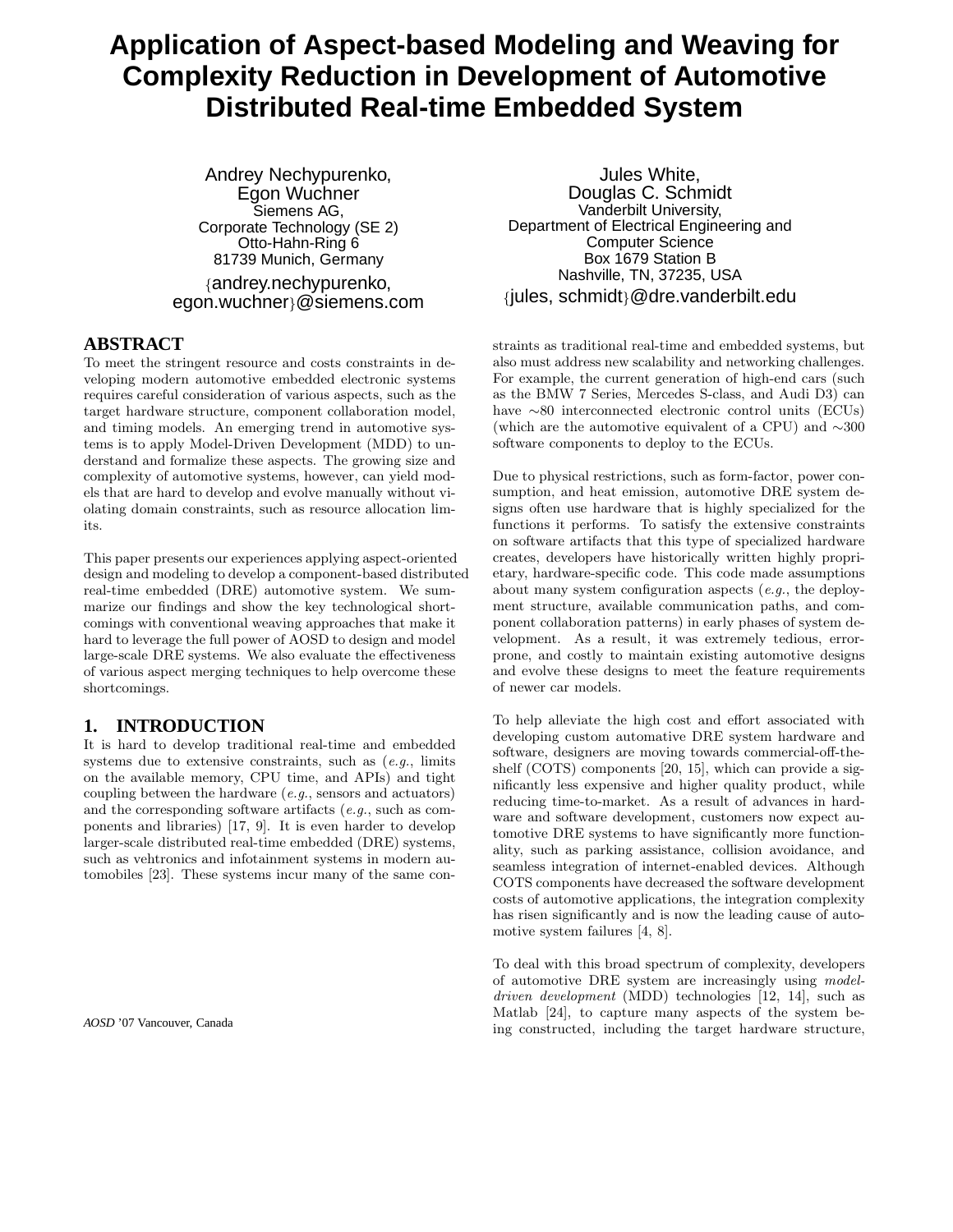component collaboration model, and timing models. These models can then be used to automatically check, validate, and generate many implementation artifacts, such as state machine implementations, configuration files, and highly optimized middleware layers. MDD tools for automotive DRE systems allow modelers to manipulate models using various aspects, e.g., users can build models and switch between aspects for hardware configuration, software collaboration, and software to hardware mapping. The software-tohardware mapping  $(i.e.$  the deployment model) then weaves the hardware and software components together to create a complete application.

Despite the benefits of applying MDD approaches to automotive DRE system development [16, 5, 22], certain limitations have become more pronounced as the size of models increase, which is significant since the next-generation of automobiles will have thousands of components and computing nodes. A particularly vexing problem is that conventional MDD tools require users to manually specify relationships between model entities to specify how weaving is done.

For example, to show where to deploy each component, a line can be drawn from the component to the ECU that hosts it. In models with thousands of entities, it is tedious and error-prone to manually draw lines from components to ECUs to specify deployment relationships. Moreover, each component can have multiple constraints [23] (such as the required bandwidth to exchange messages, and RAM and CPU requirements) that restrict which ECUs can host it. For production models, therefore, the number of modeling entities and the complexity of the constraints makes it infeasible to manualy specify the mapping to weave aspects.

In prior work [26, 27], we demonstrated a tool based on the Generic Eclipse Modeling System (GEMS), called AU-TODeploy, that integrates a declarative constraint language with a domain-specific modeling language for automotive software development. We found that adding a declarative language to specify system constraints can simplify the modeling of complex automotive DRE systems. This paper explores a previously unexplored dimension of our prior work by (1) describing our experience applying AUTODeploy to merge the component collaboration aspect with the hardware aspect in an automotive DRE system and (2) providing the following contributions on tackling the complexity of applying AOSD to large DRE systems:

- We describe the initial challenges faced when developing an automotive modeling application and how we addressed these challenges by using aspects to model hardware configuration concerns (such as the available computation nodes and buses) separately from the logical component collaboration concerns (such as component types, interfaces, and interactions).
- We describe the significant challenges faced when manually weaving these automotive aspects together to produce a deployment model that met the stringent component configuration and resource constraints required in automotive systems. We motivate why weaving must take domain-constraints into consideration and must be automated to handle production auto-

motive applications.

• We summarize our experience leveraging constraint solvers to produce the mapping for automotive aspects and provide constraint- and semantic-aware weaving.

Throughout the paper we summarize our experiences decomposing and composing automotive systems based on concerns and present the lessons learned while working on the project.

The rest of the paper elaborates on these topics as follows: Section 2 presents an overview of the structure, functionality, and scope of the automotive project that provides the context for our work; Section 3 describes the problems we faced when applying a multi-aspect development approach to our automotive project; Section 4 examines the techniques we used to address these challenges, which involved building a constraint-aware aspect weaver based on semantic pointcuts; Section 5 compares our approach with related work; and Section 6 presents concluding remarks and summarizes lessons learned.

### **2. AUTOMOTIVE SYSTEM OVERVIEW**

This section presents an overview of the structure, functionality, and scope of the automotive project that provides the context for our experience reported in this paper. The goal of this project was to provide a modeling environment to support the specification of complex automotive electronic systems. Users of the modeling environment need to specify the component types in their application, the interaction of the components, the hardware resources available for running the components, and the mapping from component instances to hardware units. From these various system aspects, the modeling environment generates software artifacts, such as XML component deployment descriptors, XML configuration descriptors, component interfaces, and component skeletons. Figure 1 represents a view of an example system.



Figure 1: Example of Interconnected ECUs and Components

Figure 1 shows the hardware configuration for a system with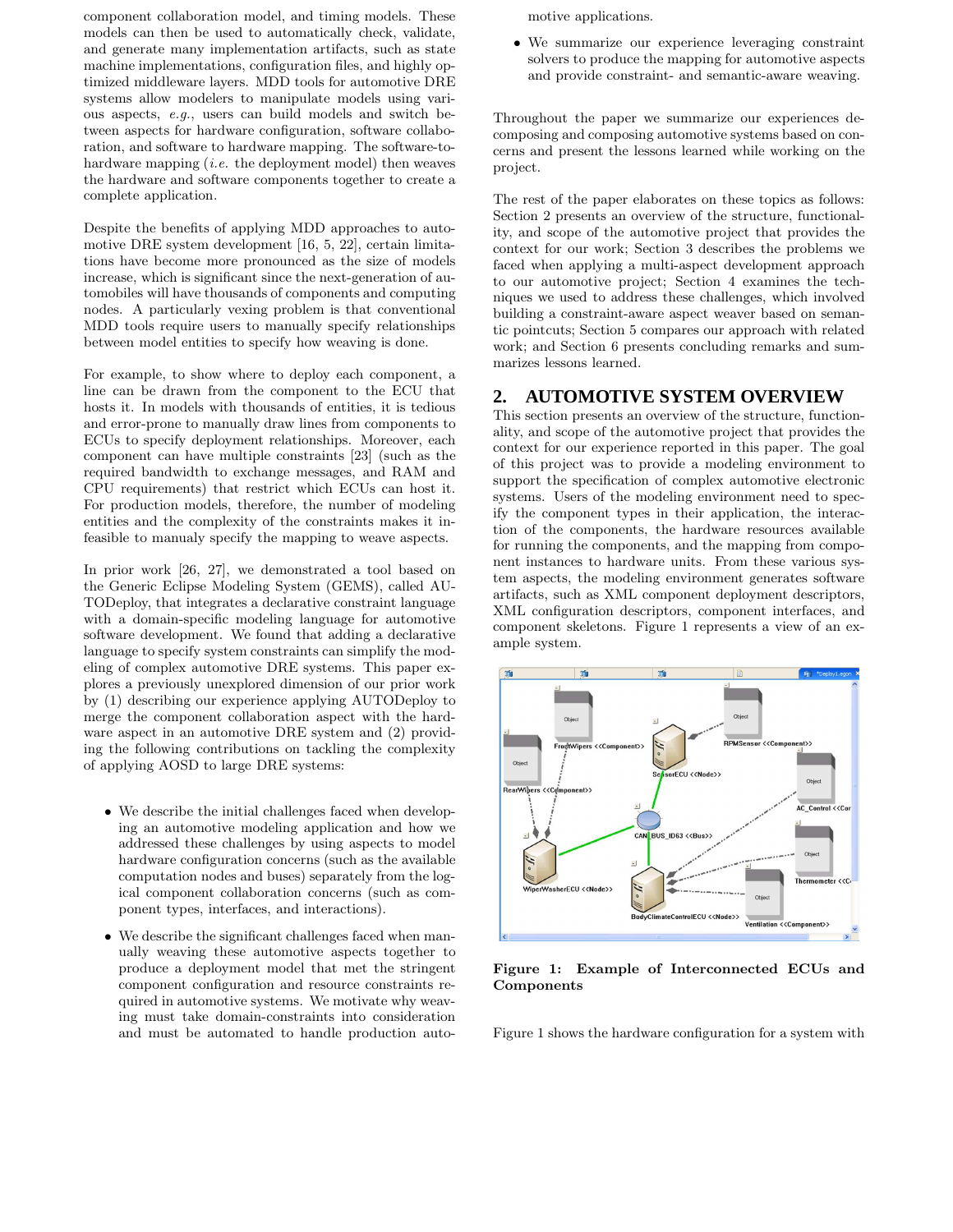three ECUs interconnected through a Controller Area Network (CAN) bus. The BodyClimateControl ECU hosts components responsible for measuring internal temperature and controlling ventilation and the air conditioner. The Wiper-Washer ECU runs different software components required to control the forward and rear wipers and washers. The third ECU hosts the set of components that receive raw sensor information (such as speed) and convert it for viewing on driver displays (such as the dash speedometer and tachometer).

Figure 1 also shows the set of components hosted on each ECU. Since this diagram depicts the Deployment aspect, there are no explicit connections shown between collaborating components, though most components communicate with each other. The interaction between the components is defined via views from other aspects. For example, the rain sensor provides measurements that are processed by the wiper/washer controllers to decide whether to turn the corresponding actuators on or off. Likewise, the body temperature sensor provides information to the instrument pannel. Each aspect allows modelers to focus on a specific system concern, such as deployment, software collaboration, or hardware infrastructure.

Each software component within the system has a set of requirements that must be met when deciding which hardware component can host it. In addition to simple CPU and RAM requirements, components may require certain actuators and sensors be connected to a hosting ECU, or that the communication channel between the hosting ECU and the hosting ECU of another component provided a minimum guaranteed bandwidth. For example, the Anti-lock Braking System (ABS) will mix multiple constraint types in the requirements specification for its hosting ECU. The ABS component will have fault-tolerance constraints that restrict its host's distance from the perimiter of the car, connectivity requirements to ensure that it can activate the brake actuators, resource requirements to ensure it has sufficient processing power to calcuate how the brakes should be applied, and infrastructure requirements specifying the types of APIs or middleware on its host.

We designed AUTODeploy to focus on a specific set of these requirement types that are particularly challenging to address during the development of an automotive application. The main automotive concerns AUTODeploy focused on were:

- Physical hardware configuration concerns, including the available ECUs, communication busses and connection topology, connected devices, such as actuators and controllers.
- Logical component collaboration concerns, including specifying the interfaces exposed by software components and the dependencies between components.
- Component requirement concerns, including specifying the constraints that must be met by a valid deployment of components to ECUs.
- Hardware resource concerns, which capture the capabilities of each ECU, their interconnecting buses,

and their available resources.

The initial AUTODeploy prototype encompassed 28,292 lines of Java code and 2,751 lines of Prolog code for solver implementations. Three developers produced the prototype over the course of three months. The work was part of a larger effort to build tools to support the modeling of largescale automotive systems.

The remainder of this paper concentrates on the challenges we faced while weaving these concerns of the automotive DRE system to produce the correct and consistent softwareto-hardware mapping. In particular, a key task for automotive system developers using AUTODeploy is to specify on which ECU each component should run. This mapping from components in the logical to physical structure (the deployment model) can be specified graphically in AUTODeploy. Figure 2 shows a mapping from the logical collaboration structure to the physical deployment structure using AU-TODeploy.

# **Element from the Logical Collaboration Concern** FCU 87 <<Node>> ABS <<Component>> **Software to Hardware Mapping**

# **Element from the Hardware Concern**

Figure 2: Mapping Logical Component Collaboration to Physical Deployment Structure

A key goal for our automotive project was to use the multiple aspects supported by AUTODeploy to reduce the complexity of developing software compoents, particularly for determining how software components should be deployed to hardware units in an automotive application. Another goal was to ensure that our multi-aspect modeling approach could support next-generation production automotive system models, which will be significantly larger and more complex.

# **3. CHALLENGES OF APPLYING AOSD TO AUTOMOTIVE MODELING**

This section provides a detailed description of the problems we faced when applying a multi-aspect development approach to our DRE automotive system. To meet the requirements and functionality outlined in Section 2, we combined an MDD approach with the concept of *concern sepa*ration. In particular, we applied the concept of HyperSlices [21, 19], which are a geometric analogue to hyperplanes in a multi-dimensional space. Each concern of an application is dealt with as a separate slice cutting across all designated dimensions of the system (e.g., different dimensions of class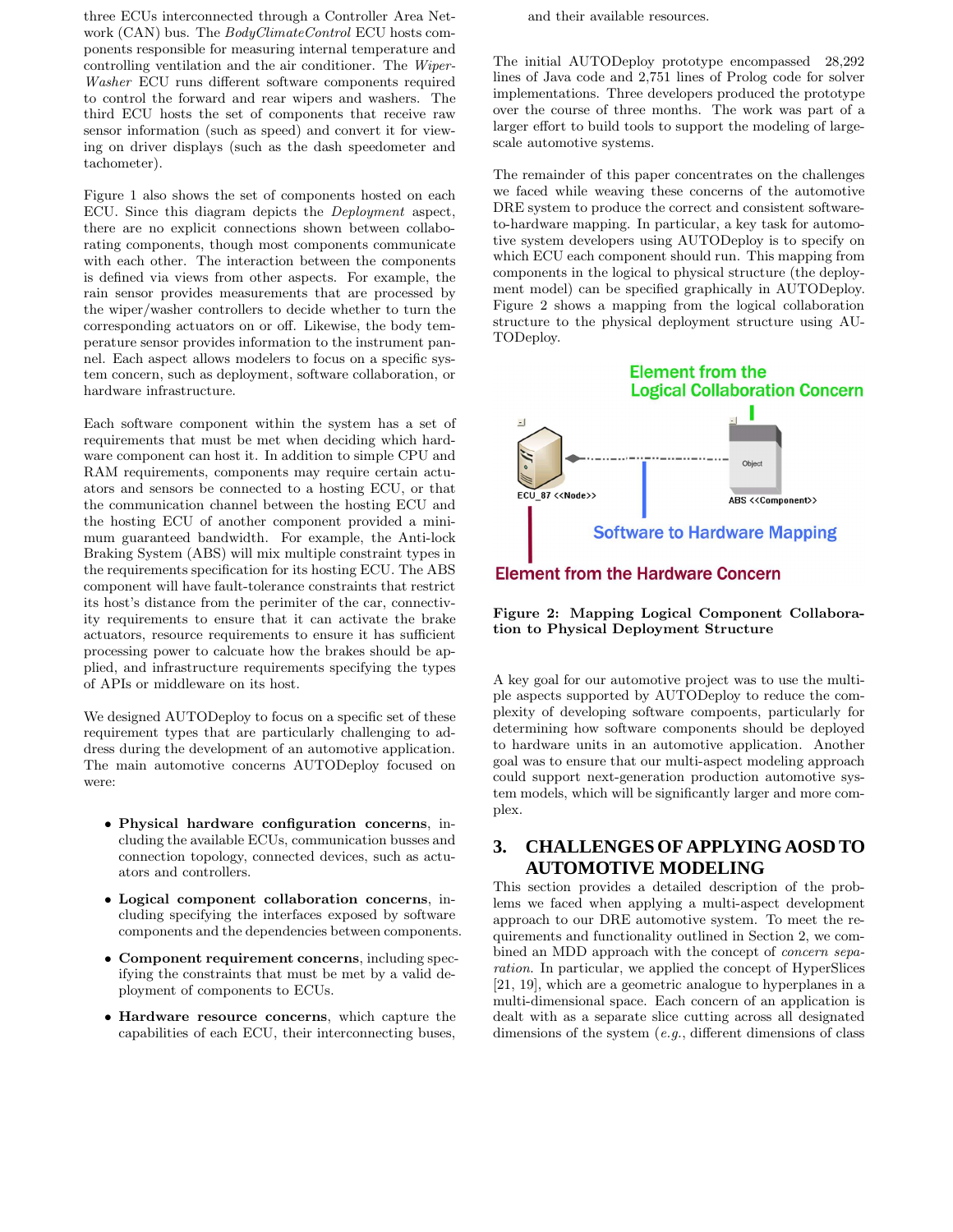entities, whereby each hyperslice might only contain semantically cohesive methods of the representing concern).

We used AUTODeploy to model the hardware configuration (such as available ECUs) and available communication channels (such as CAN-buses) as one concern. We also used AUTODeploy to model the set of software components that implemented the application logic—and the logical collaborations between them—as another concern. After modeling these two aspects separately, weaving was performed to merge the concerns. The weaving process resulted in a new model—composed of the two concerns—that showed how to deploy the software components on the available hardware.

A key complexity with our AOSD approach was that the weaving must respect the various requirements of the components. For example, each component was annotated with information about its memory usage and required CPU power measured during the testing process. There were many domain-specific semantic constraints, such as any ECU that runs a safety critical component (e.g., an Anti-lock Braking System (ABS) or airbag control) must be located at maximum distance from the car perimeter to reduce the probability of failure in an accident. The weaving process needed to produce a model where components were allocated to nodes without violating their resource, configuration, and faulttolerance constraints. We quickly discovered, however, that manually specifying how to merge the models scaled poorly.

To illustrate the scalability problems, consider a group of components that must be deployed to ECUs within a car. Part of the complexity of this domain is how quickly the solution spaces grow as the number of model elements increases. Figure 3 visualizes the speed at which the solution spaces grows for our automotive example.



Figure 3: Measuring Modeling Complexity

With 9 components and 9 ECUs we have a total of 387,420,489 unique deployments. It appears from the left-hand graph in Figure 3 that the solution space size is relatively flat when there are less than 6 components and 6 nodes. The righthand graph in Figure 3, however, shows that the solution space is actually not flat at all from 0-6 components/nodes, but only appears flat when scaled in comparison to 9 components/nodes. Clearly, any approach to finding a deployment that observes the deployment constraints must be efficient and employ a form of pruning to reduce the time taken to search the solution space. Often, pruning strategies can leverage domain-speicific information to create a set

of heuristics for searching the solution space.

A manual approach may work for a model with 5 or so elements. As shown in Figure 3, however, the solution space can increase rapidly as the number of elements grows. Typically, each component in an automobile will have multiple constraints governing its placement. Not only must the ABS be hosted by a controller at least a certain distance from the perimeter of the car, it will also have requirements governing the CPU, memory, and bus bandwidth available on its host. When these constraints are considered for all the components, it becomes infeasible for modelers to handcraft a model that merges these concerns.

After developing some prototypes, we discovered that although we could apply AOSD techniques to separate concerns, the weaving of various concerns into a deployment model had to account for the semantic relations between model entities. These relationships are specified in form of domain-specific constraints. For our automotive project, we needed a weaver that could consider all these constraints, deduce the proper merging strategy based on the component requirements, and then update the internal model representation to establish new relationships between hardware and software elements.

This merging process introduced a conceptual and technical challenge because current approaches [1, 2] to specify concern composition rules rely primarily on syntactic matching and do not adequately capture semantic constraints and rules. For example, it is not possible with wildcard, method signature, or type-based pointcuts to specify that a weaving should ensure each ECU's memory capacity is not exceeded by the components allocated to it in the resulting model. To compose different concerns in an automotive system, we identified numerous semantic constraints that the weaver needed to leverage to deduce the proper composition strategy. These constraints underscore that manual weaving does not work effectively for mapping software components to ECUs.

The domain analysis briefly presented above led us to create a set of desirable properties and requirements for an effective and scalable automotive modeling solution. The following list represents the most important requirements and challenges we identified:

- 1. Support for capturing complex semanticallyenriched concern composition rules exposed as domain constraints. For example, to deduce the proper composition, the concern weaver must combine and leverage certain statements, such as "the value of the OSVersion property should be greater then or equal to  $N$ " or "the cumulative RAM usage of all components assigned to an ECU should not exceed the available amount of RAM."
- 2. Support a combination of automatic and manual weaving. It is hard to formalize certain composition decisions, such as those guided by historical or political constraints. For example, a particular ECU may come pre-loaded with a software component for controlling the windshield wipers. Although it may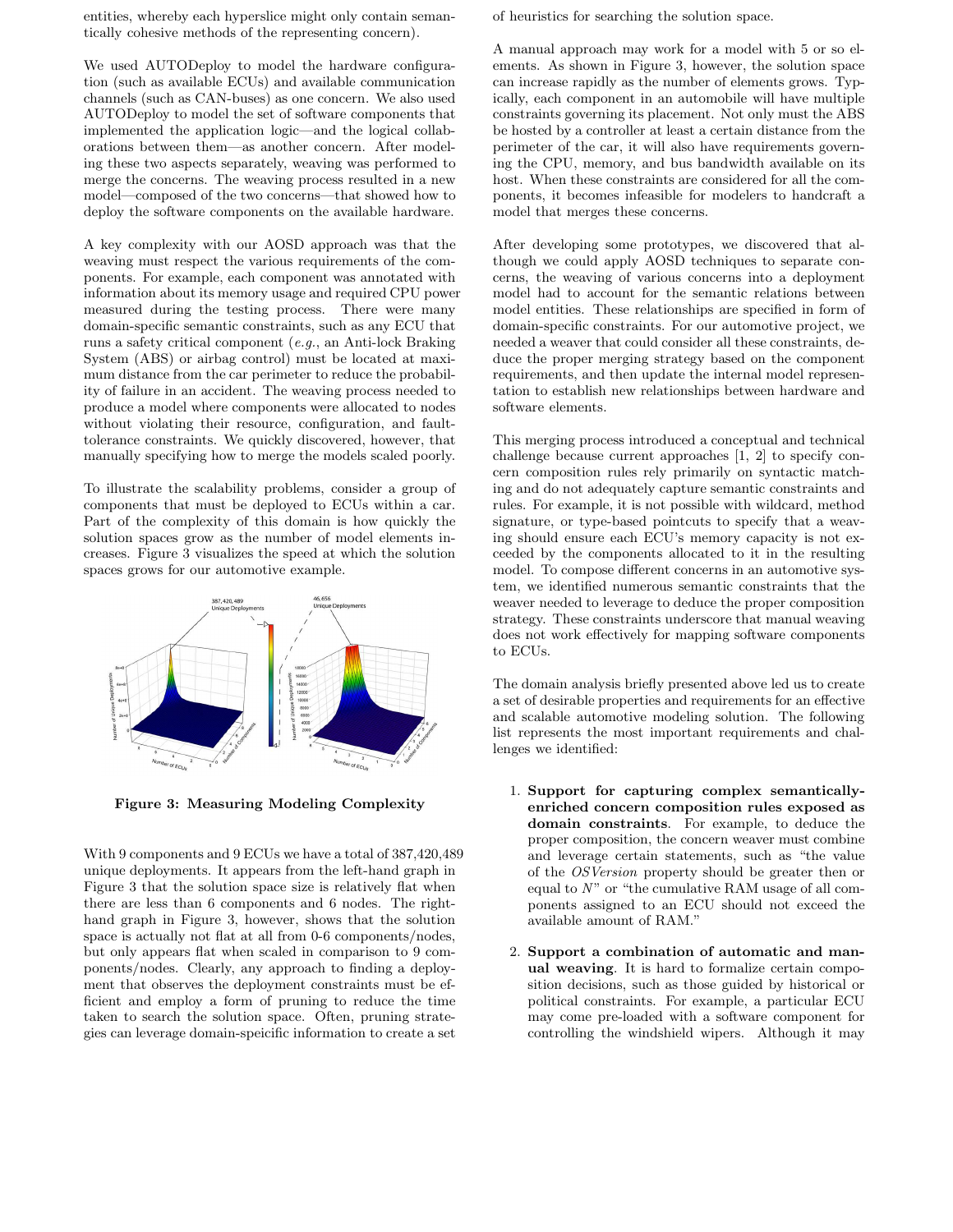be possible to relocate the windshield wiper software component to another ECU, it requires an extra software configuration step during manufacturing and is thus undesirable. In these situations, it must be possible for modelers to partially specify the composition manually and then complete weaving automatically.

3. Support model repairs. A large set of semantic composition rules may yield situations where no valid composition can be found and where modelers may not understand how to fix the problem. In cases where rules conflict, or other forces prevent successful merging, reasonable feedback must be provided to modelers so they can repair the model and enable weaving to succeed. It is therefore critical to have the ability to automatically reason about the problem and provide suggestions on how to reconcile the conflicting forces in each concern. For example, if there is a component that requires a certain amount of RAM, but there is no ECU with a sufficient amount available, the tool could suggest increasing the amount of RAM on an ECU or reduce RAM consumption on the component side.

We built the AUTODeploy tool on top of a generic modeling framework (i.e., not specific to deployment) that allows modelers to define model aspects, specify concern composition rules using a declarative composition and constraint definition language, and then automatically generate a constraint compliant weaver using a set of constraint solvers. The rule definitions in this constraint language are sufficiently general to specify conventional merging rules based on known techniques, such as pattern matching for model entity names. In addition, it is possible to specify advanced semantic rules, such as do not allow the sum of the memory demands of the components hosted by a node to exceed the RAM available on the node or do not allow this component to be deployed to a node that is less than a quarter meter from the perimeter of the car. Definitions are based on domain constraints defined by application domain experts, such as the minimum distance from the car perimeter, operating system of the hosting ECU, or required memory allocation.

# **4. CONSTRAINT-AWARE CONCERN WEAV-ING**

This section describes techniques we used to address the challenges outlined in Section 3. We chose the open-source Generic Eclipse Modeling System (GEMS) [26, 27], which is a part of the Eclipse Generative Modeling Technologies (GMT) project, as the basis for our AUTODeploy tool. GEMS provides a convenient way to define the metamodel, i.e., the visual syntax of the modeling language. Based on the metamodel, GEMS automatically generates a graphical editor that enforces the grammar specified in the metamodel.

GEMS enables the definition of aspects in its metamodel that can be used to specify concern boundaries and views in a modeling language. We used these aspects extensively when modeling the various automotive system concerns described in Section 3. To facilitate code generation, GEMS also provides an infrastructure for model traversal and event listening that can be used in conjunction with other MDD tools, such as ATL [10] or open Architecture Ware (oAW) [3].

Although GEMS supports the definition of various modeling aspects, it originally did not support the extensive constraint-aware weaving required for our automotive DRE system project. During the development of AUTODeploy, therefore, we extended GEMS with a generic mechanism to automatically weave metamodel-defined aspects together based on domain constraints. A key implementation and conceptual challenge we faced, however, was how to specify the domain constraints so that they could be used to not only check the correctness of the model, but also be leveraged by our weaver to automatically merge concerns together without violating constraints. We considered various approaches for constraint specification, including Java, the OMG Object Constraint Language (OCL), and Prolog. To evaluate the pros and cons of each approach, we implemented our composition constraints in each of these three languages.

After an extensive evaluation [18, 25], we selected Prolog since it provided both constraint checking on already woven models and the ability to deduce composition strategies (constraint solving), based on domain constraints, for unwoven models. In particular, Prolog can return the combination of known facts from a knowledge base that lead a conjunction of constraints to evaluate to "true," i.e., a Prolog constraint can be invoked both as a constraint check and as a constaint solver.

In contrast to Prolog, Java and OCL have no equivalent to forward and backward chaining (constraint checking and solving). OCL is easier to write rules with than Java, but we could not find any constraint solvers that allowed us to specify constraints as OCL, so we could only check to see if a woven model was valid. With Java, we could leverage a constraint solver and specify constraints, but the semantic gap between the input format of the constraint solver and the modeling tool was large and required significant work to overcome.

For example, to solve a configuration constraint using a Java constraint solver, the constraint must be transformed into a system of linear equations. We found this transformation prohibitively expensive and inflexible for our system. Moreover, the specialized knowledge required to perform this transformation prevented domain experts, i.e., automotive engineers, from specifying constraints.

Our model-driven approach to constraint-aware weaving was the key that allowed us to raise the level of abstraction and allow domain experts to apply Prolog constraint solvers successfully. Without the domain-specific predicates and the ability to display constraint solving results graphically in the modeling tool, we found that Prolog was too hard for domain experts to use effectively since they were forced to learn predicate logic without a concrete sense of how to build predicates and map them to their application domain.

With the appropriate domain-specific predicates and graphical feedback provided by GEMS, however, we found that domain experts could quickly grasp how the predicates applied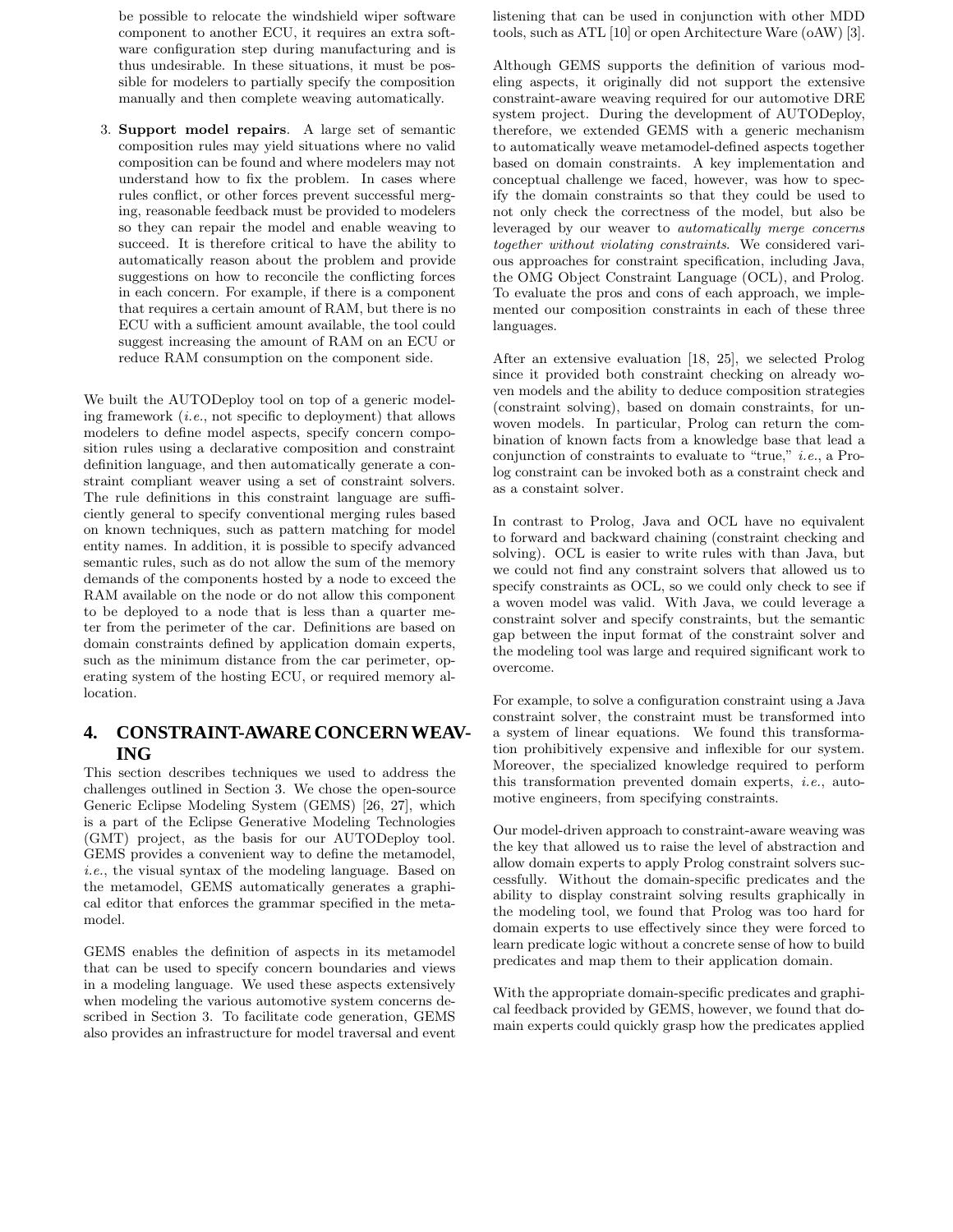to their model and easily write complex domain constraints. Moreover, when users manually specified predicates with bare Prolog, they were also forced to manually specify how to map model instances to these predicates. Manually specifying this mapping required significant work and required developers to update the mapping each time the metamodel changed.

We often found the need to add constraints to specific model instances. For example, a component implementation by a vendor could have superior performance characteristics when paired with hardware by the same vendor. Encoding constraints for a specific model instance in a format for a Java constraint solver was prohibitively expensive. We found that Prolog combined the declarative expressivity of OCL (which allowed domain experts to specify constraints) with the power of a Java constraint solver (which allowed the modeling tool to derive solutions to the domain constraints). In fact, the standard Prolog distributions we tried had implementations of constraint solvers with features comparable or superior to the Java constraint solver we evaluated.

Our experiments found no significant performance difference between the Java solvers and the Prolog solvers that justified the increased development cost of writing Java constraints. Moreover, we found that having the right type of solver was more important than the implementation language. Since many constraints, particularly resource constraints, were highly combinatorial, constant differences in performance coefficients between the languages was not nearly as significant as large algorithmic improvements that could be obtained by using the right solver for the problem. Prolog provided significantly more solver implementations than Java.

Our AUTODeploy solution allowed domain experts to specify the rules governing concern composition as a series of declarative rules using Prolog. When two aspects were woven together, the constraint solver was invoked to find an assignment of the constraints' variables that would satisfy the domain constraints. For example, when mapping components to ECUs, we would invoke the deployment constraint and have Prolog return an assignment of components to ECUs that would satisfy the resource and configuration constraints specified in the model. The weaver would then take this assignment of components to nodes to merge the component collaboration and physical hardware concerns into a deployment model. Figure 4 shows the inovcation of the constraint-aware weaver and the presentation of a merger solution to the user.

The remainder of this section summarizes the lessons learned while implementing the AUTODeploy-based solution presented above. This solution addresses the list of requirements presented in Section 3.

# **4.1 Capturing Semantically-enriched Concern Composition Rules**

As outlined in Section 4, we found domain experts had a hard time providing domain constraints for specifying concern composition rules by programming conventional constraint solvers written in C or Java. We alleviated this problem with AUTODeploy by generating a Domain Spe-



Figure 4: Constraint Solver Guided Weaving

cific Knowledge Base (DSKB) in Prolog, which respected the domain-specific concepts from the concerns and provided a flexible mechanism for specifying both solvers and constraints using domain notations. AUTODeploy's domainspecific format is created automatically from the AUTODeploy metamodel we specified in GEMS and requires no explicit user specification or generation. As we continue to evolve AUTODeploy, and the metamodel changes, GEMS automatically updates the underlying Prolog DSKB format.

We found that AUTODeploy users can easily leverage the automotive-specific notation to define composition rules and constraints. In particular, for most types of weaving constraints, existing constraint solvers can be used. Users therefore did not require constraint solver experts to specify solution strategies, but instead specified how AUTODeploy and GEMS should map their constraints to the appropriate existing probem types, such as mapping the assignment of components to nodes, while respecting resource constraints, to bin-packing. AUTODeploy and GEMS would then take care of choosing the appropriate solver for the problem.

AUTODeploy views the concern models as a set of model entites and the role-based relationships between them. For example, Node (ECU), Component, and DeploymentPlan are entities. Each entity may participate in multiple role-based relationships. Relationships that cross concern boundaries, such as Deployment (the mapping from an element in the logical collaboration concern to an element in the physical hardware concern), indicate mergers that must take place.

For example, a deployment relationship between a Component instance and an ECU specifies that in the merger of the software and hardware concerns of the system into a deployment model, the ECU should become the target host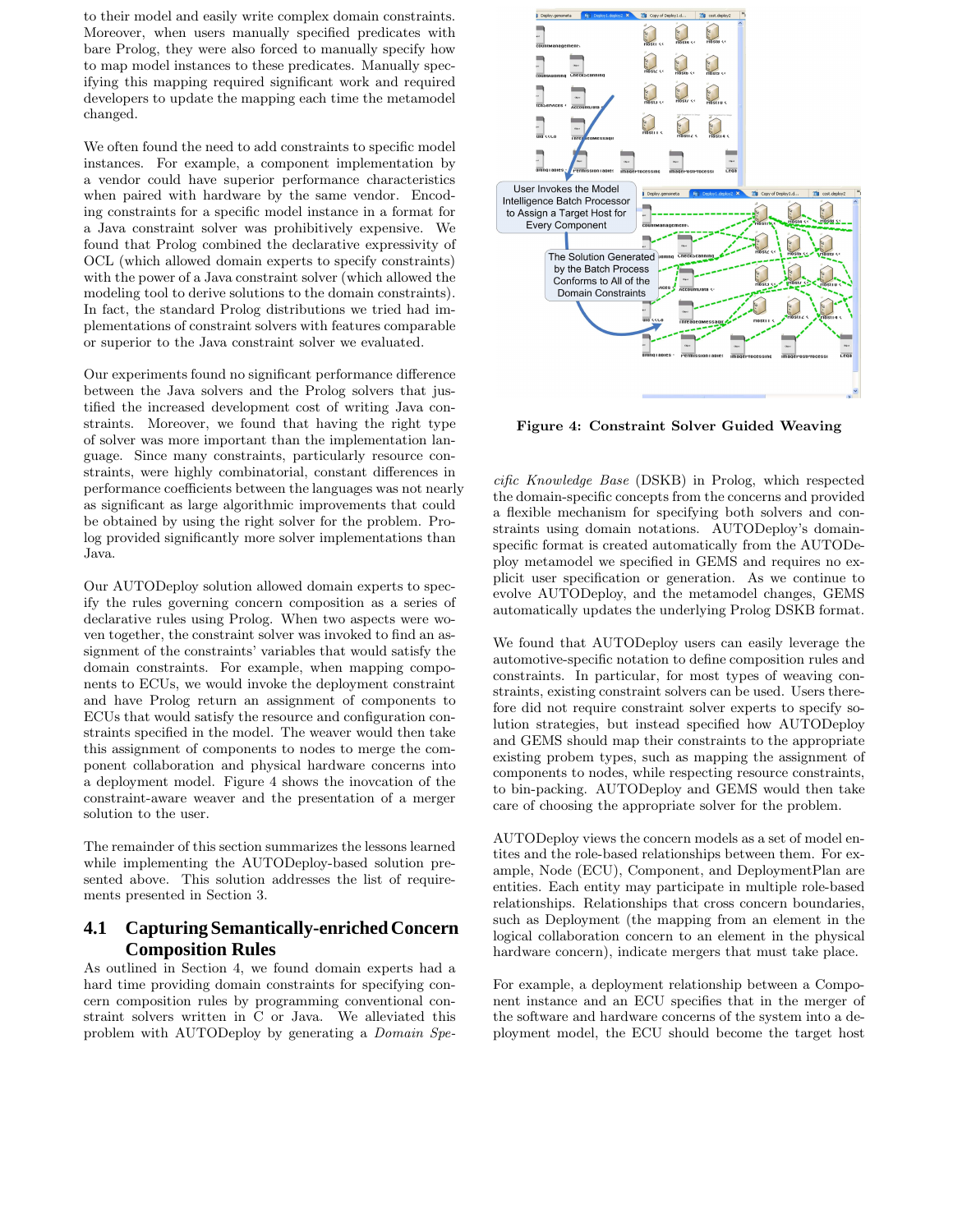of the component. Each relationship that crosses concern boundaries may have Prolog constraints bound to it. Before weaving occurs, the Prolog constraint solvers are used to find the valid endpoints for each of these cross-concern relationships. The valid endpoints are then provided to the weaver to perform the actual concern merging.

To generate a DSKB format for each concern model, GEMS parameterizes a Prolog KB using these metamodel-specified entities and roles. For each entity, we generate a unique id and a predicate statement specifying the type associated with it. For example, a component is transformed into the predicate statement

#### self\_type(id,component)

, where id is the unique id for the component. For each instance of a role-based relationship in the model, a predicate statement is generated that takes the id of the entity it is relating and the value it is relating it to.

For example, if a component with id 23 has a TargetHost relationship with a node with id 25 the predicate statement

#### self\_targethost(23,25)

is generated. This predicate statement specifies that the entity with id 25 is a TargetHost of the entity with id 23. Each KB provides a domain-specific set of predicate statements.

Users create rules, based on the DSKB format, to bind constraints to the various cross-concern relationships. For example, in AUTODeploy, the rule

```
is_a_valid_component_targethost(Component,ECU) :-
  self_requiredOS(Component,RequiredOS),
   self_providedOS(ECU, RequiredOS).
```
could be used to specify that a correct Component to ECU mapping requires that the target ECU provide the correct OS for the Component. This rule can be used by the constraint solver to collect all valid ECUs for each component, solve the various global constraints, such as resource consumption, and produce a valid mapping from Components to ECUs. The mapping from Components to ECUs is then input into the weaver to perform the concern model merging and produce a deployment plan. The deployment plan can then be leveraged by code generators to produce XML deployment descriptors to drive a deployment and configuration framework, such as DAnCE [11].

# **4.2 Semi-Automatic Concern Weaving**

As described in Section 4.1, modelers can use AUTODeploy to specify user-defined constraints, based on the domainspecific knowledge base, in the form of Prolog rules for each kind of cross-concern relationship. As an example, consider the following constraint to check whether a node is a valid host of a component:

is\_a\_valid\_component\_targethost(Component, Node).

This constraint can be used to check a Component-Node or concern merging combination, i.e.:

#### is\_a\_valid\_component\_targethost(23,[25]).

It can also be used to find valid Nodes that can play the TargetHost role (a join point) for a particular component solution, *i.e.*:

#### is\_a\_valid\_component\_targethost(23, Nodes).

In this example, the Nodes variable will be assigned the list of all nodes for the TargetHost role of the specified component that satisfy its deployment constraints. We initially used a single-layered approach to deducing a concern merging strategy. The single-layer would invoke the local rules to find valid endpoints for each element in the concerns being merged that was involved in a cross-concern relationship. When resource and other global constraints began being added, we had to adopt a multi-layered approach to solve for merging strategies.

As can be seen in Figure 5, local constraint solving is the initial step of our automatic constraint-aware weaving. In



#### Figure 5: Iteratively Reducing the Concern Merging Solution Space

AUTODeploy, the local constraints correspond to the configuration constraints, such as required OS, that impact only the valid hosting sites for a single component. The solution space initially contains many millions or more possible concern merging combinations, as seen in step 1 of Figure 5. Any global constraint-aware weaving has to start by iterating over each unassigned component and considering only valid ECUs respecting the configuration constraints. After pruning the solution space, global constraints, such as resource requirements, are considered, as shown in step 2 of Figure 5. After solving the global constriants, AUTODeploy is left with a drastically reduced number of concern merging solutions to select from. At this point, depending on the number of solutions available, optimization algorithms can be applied to select a solution that optimizes a particular critera, such as the number of nodes used.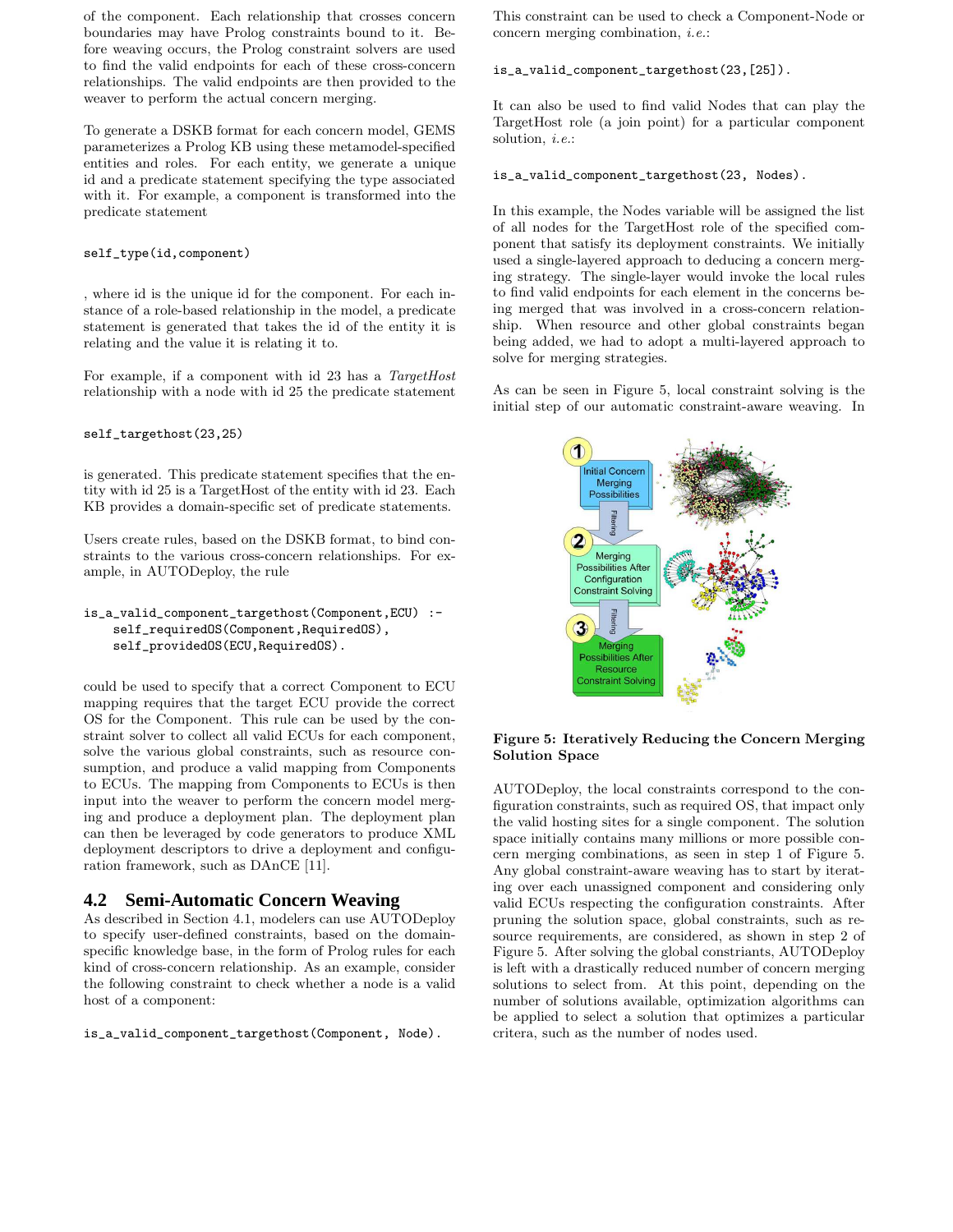Even after implementing this multi-layered solving approach, finding a merger that met the global constraints could still take a long time. What makes the situation complicated is the fact that a blind iteration approach through possible solutions may be initiated very far from a valid solution. The key to quickly finding a solution is to start as near as possible to it.

For example, 20% of the components may be computationally intensive and require substantial CPU, but less RAM than the other 80% of the components that store a large amount of state in memory. The second type of components have high RAM requirements and only a medium demand of CPU usage. We found that AUTODeploy could find a merging strategy in significantly less time by developing domain-specific heuristics for distinguishing CPU- and RAM-intensive components and assigning them to nodes having comparable proportions of each resource. Moreover, as described in [7], by choosing the right search strategy, different guarantees can be made on the optimality of the solution found. AUTODeploy's solver uses a domain-specific heuristic to prioritize the assignment of components and their respective ECU candidates by selecting the largest weighted average of each component's required resources and each ECU's remaining resources.

In many cases, we observed that domain experts could not formally specify certain types of constraints, such as political, legacy, or vendor-specific constraints. For these types of situations, we found it was essential to allow modelers to fix certain parts of the mappings between concerns. We introduced a mechanism into AUTODeploy so that developers could first fix the deployment locations of certain components with unspecifiable constraints an then use the constraint solver to complete the partially specified deployment.

A liability of allowing developers to manually assign components to nodes is that it can easily lead to situations where the fixed component-node mappings makes finding a valid concern merger impossible. For these cases, strategies for repairing the model automatically were needed. These AU-TODeploy's merger repair mechanisms are discussed next.

# **4.3 Model Repair**

It quickly became apparent that an AUTODeploy model could be defined with various errors, such as conflicting constraints or insufficient resources, that would make weaving impossible. With numerous complex composition rules guiding the weaving process, it was extremely hard for modelers to figure out why there was no valid way of merging concerns and how to repair the model to overcome the problem. Simply failing to weave the model and not providing an explanation would leave the reasoning of the underlying cause to modelers, without any hints on possible modifications (such as resource expansions) to make it work. In these situations, deducing the errors in the model could be as hard as finding a valid concern composition manually.

A key question was what type of feedback should be provided to modelers. One approach we evaluated was marking model elements, such as components, that could not satisfy their domain constraints. For example, we considered marking components with resource requirements exceeding the available resources of any available ECU. We found this approach unsatisfactory for the following reasons:

- For global constraints, such as resource constraints, the overall state of the system determines whether or not the constraint succeeds. In the automotive domain, if the ECUs do not provide sufficient resources to host all of the components, it is not necessarily a single component that is causing the problem. Marking the first component that could not be placed would not make sense since different packing orders could result in different components marked as the cause of failure.
- Even if the cause of the failure was marked in some manner, the modeler would still need to manually figure out how to modify the model from its present state to make it compliant with its constraints. Although fixing the model might appear trivial when the failing constraint was identified, changing the model could have unforseen affects on the other domain constraints. Again, manual approaches do not scale for these types of constraint satisfaction problems.

We adopted a strategy of allowing modelers to express a set of legal model modifications that could be performed, which we call "repair operations," and using AUTODeploy's constraint solver to apply these repair operations to the model to make weaving possible. For example, a repair operator IncreaseCPUPower could be used to allow the constraint solver to place a component on a node or if no suitable node was found to increase the CPU power (a suggestion to improve the hardware) of an upgradable ECU. By specifying a series of repair operations, such as IncreaseCPUPower and AddECU, the constraint solver could first try to upgrade an existing ECU or if none could be upgraded, add an ECU to the merged model.

Suggesting corrective model changes can be applied to both failed local constraints or global constraints. For instance, modelers could try to deploy a component manually and find that the automatic weaving guidance does not provide any valid EPUs. This failure might occur if no EPU matching the configuration requirements of the component  $(e.g.,$ the required operating system or hosting server type). Another reason for the failure could be that all resources of valid EPUs have been exhausted by previous component assignments. Corresponding suggestions could therefore be to create a compliant EPU or to increase respective resources of a single EPU. On the other hand, a global solver may use the repair operations to apply a batch of corrections to the model to make weaving possible.

The key concept enabling repair operations was the extension of the automatic role-based constraint solvers by adding additional parameters for the repair operations. For example, consider the format of the component-targethost constraint again:

```
is_a_valid_component_targethost(
 Component, Node,
 RepairOperations,
DoneModificationOperatorL).
```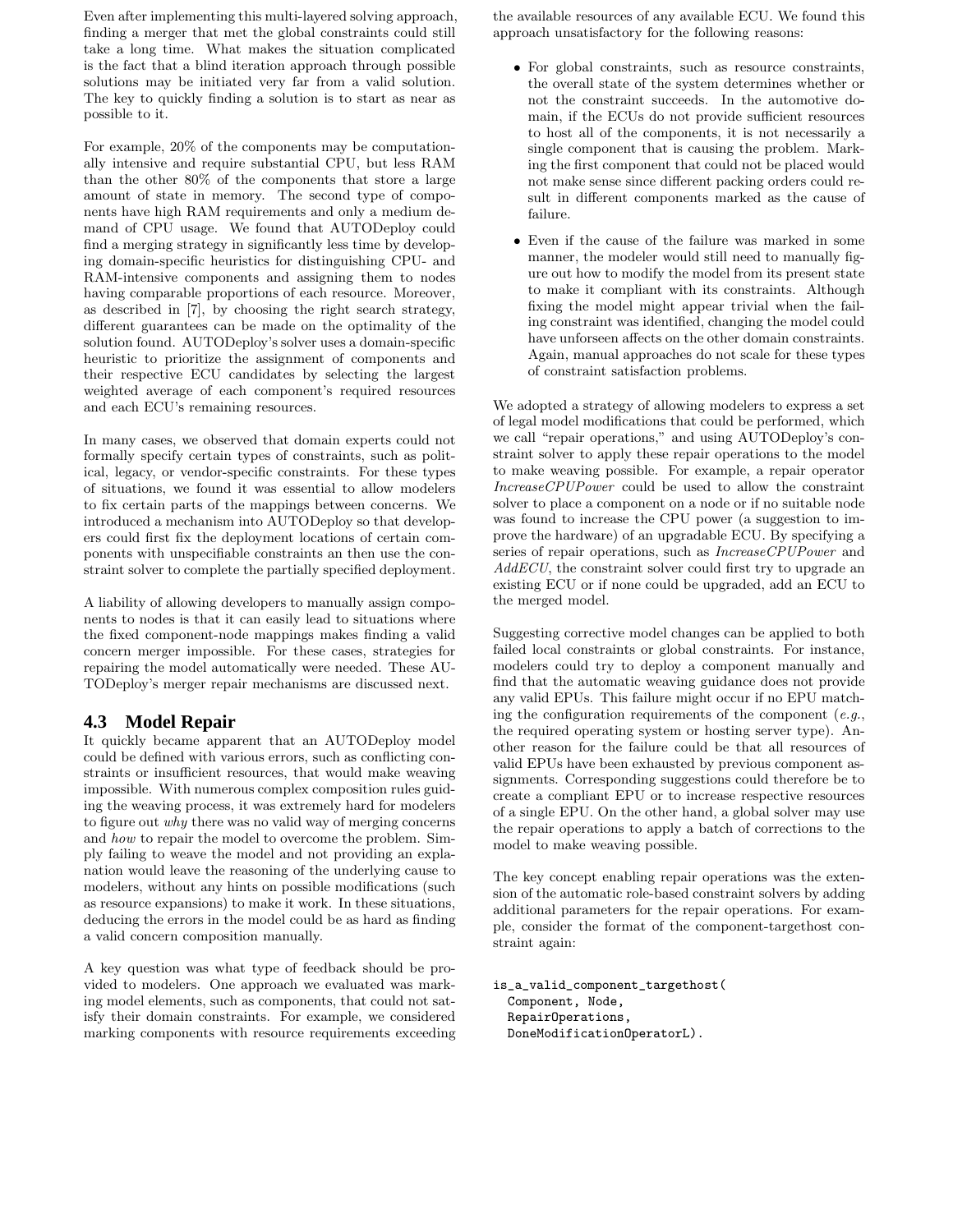It can be used to pass the following operator to a call of is a valid component targethost:

```
modify_resource_increment_by_factor(
 Component, Node,
ApplicationMode,
 InputArgs, OutputArgs).
```
which uses the same pair of Component/Node variables. In addition, there are some input arguments and output arguments. The third application mode parameter specifies whether

- The correction operator should check the repair operation's applicability ( $\text{Mode} = \text{try}$ ) to the current model,
- Perform the repair operation and record them in the Prolog record database (Mode  $=$  do), or
- Undo a repair operation that has already been performed  $(Mode = undo)$  by removing the respective previous repair recordings.

Distinguishing these three modes is essential to keep the modularity of all correction related activities.

A modification solver capable of increasing a resource capacity of a node must first check whether the currently considered invalid component/node pair is caused by a lack of resources on the node and wether or not the insufficient resources can be increased. Once the repair operation is deemed appropriate, it is applied to the model using the 'do' mode. Calling the modification solver with the 'undo' mode allows it to remove a suggested modification from the Prolog recording database, which allows it to undo all the repairs performed by an operator. This mechanism is essential since the Prolog constraint solver may discover that the repair operations it has performed must be undone to allow it to backtrack and undo some component to node assignments it has made.

The AUTODeploy model repair capabilities described above go beyond standard Prolog tracing. Standard Prolog tracing would track execution down to the point of any assignment problem and force the modeler to figure out the reason behind a weaving failure. In contrast, AUTODeploy model repair raises the level of abstraction by specifying possible domain-specific corrections within the underlying domain structure and domain entities.

# **5. RELATED WORK**

This section compares our AUTODeploy approach with related work. The techniques we have developed to solve the concern merging challenges for AUTODeploy build on the techniques presented by Clarke in [6]. Clarke presents a method for decomposing and composing models based on subject oriented design concerns. One of the key ideas presented in their paper are mechanisms for model merger and model conflict resolution.

Our work is a complementary enhancement of Clarke's work. We provide a framework for handling the complexity of domains, such as the automotive domain, where many types of constraints are too combinatorial in nature to handle without a constraint solver. We also enable a constraint solver to resolve model conflicts, which allows far more complex model repair strategies. Another key difference between our work and Clarke's is that [6] focuses on UML, whereas we have created domain-specific modeling languages for each concern we are merging.

In [13], Georg et al. present a method for composing aspects that can handle composition conflicts by obeying user specified merger directives. Our AUTODeploy tool acknowledges and handles the complexities and frequent conflicts in aspect merger identified by Georg et al. Our approach is similiar in that it allows users to specify a series of repair operators, to apply in the case that conflicts prevent a merger. Moreover, our approach provides the flexibility of allowing users to override and force particular merging decisions. The key difference between AUTODeploy and the work described in [13] is that AUTODeploy can use multiple constraint solvers to merge complex concerns that would be unmanagable using manual methods or traditional algorithms.

# **6. CONCLUDING REMARKS**

This paper presents the results of applying the AUTODeploy aspect-oriented design and modeling tool to develop a component-based automotive DRE system. The following is a summary of our lessons learned from this project:

- The complexity of DRE systems can be managed effectively by applying the principle of separation of concerns at the model level. Our initial model-driven approach separated concerns with respect to specifying and merging the component collaboration aspect and the hardware aspect. Merging these concern models to map software to hardware components is complicated, however, and cannot be done manually in the automotive domain due to (1) the size of each concern model, which can comprise hundreds of entities, and (2) the complexity of domain constraints that must be met when merging different concern models. We discovered that augmenting our weaver with guidance from a constraint solver helped to overcome problems.
- Java and C constraints use notations and concepts that are not intuitive to experts in the automotive domain, who are a key source of knowledge on domain constraints that guide concern composition. For instance, the engineers developing a specific automobile model are intimately familiar with values about a safe distance for an ECU from the car perimeter and tolerable resource allocation values. Although we initially hoped to use a Java- or C-based constraint solver, we found that they were not well-suited for domain experts since they require assistance from constraint solver experts when domain experts needed to introduce new composition constraints.
- When augmented with the right model-driven abstractions and predicates, Prolog's declarative nature makes an effective choice as a constraint solver framework for domain experts. We found that using Prolog's declarative expressivity to implement constraint solvers allowed domain experts to write constraints. Prolog's